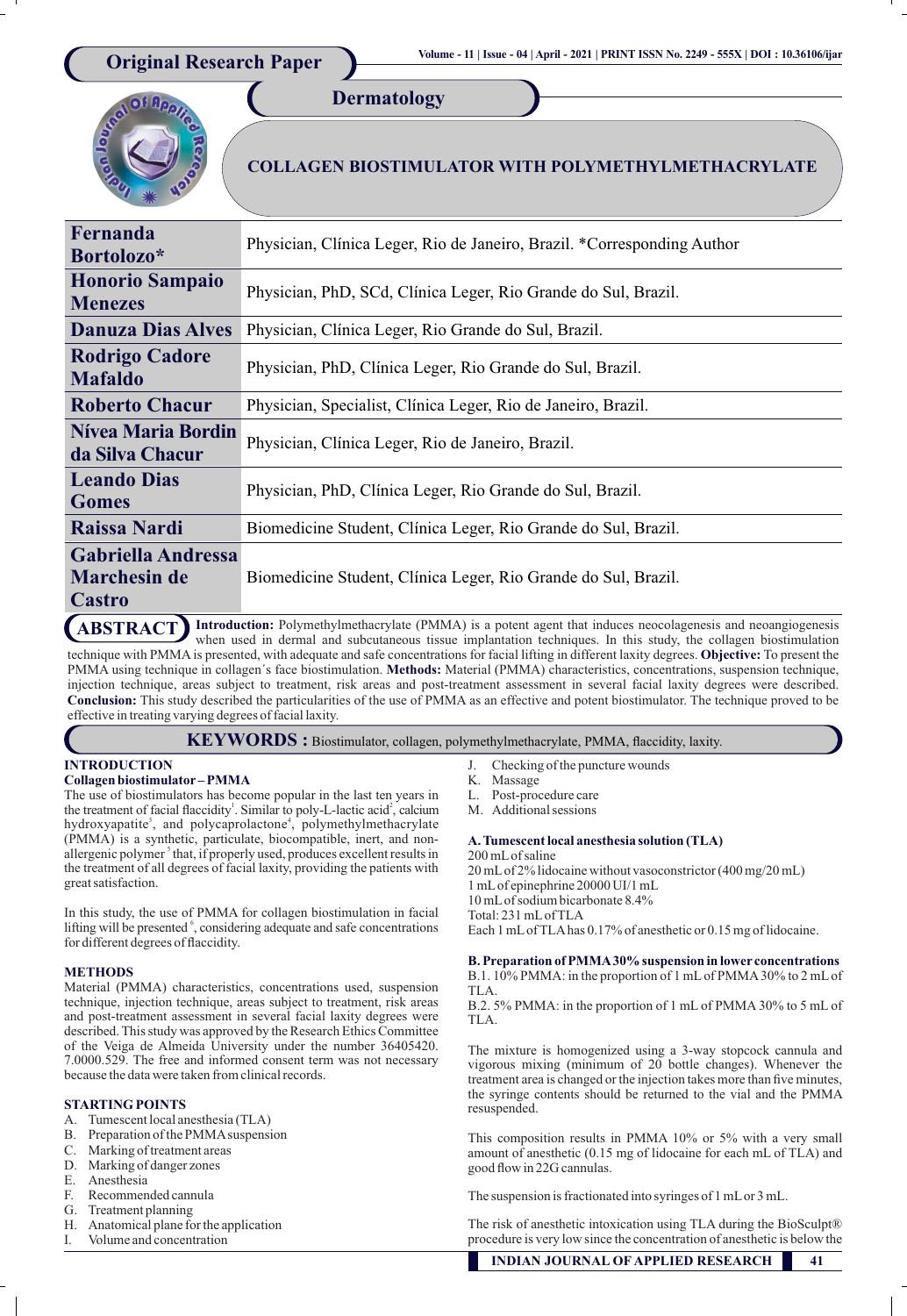value of reference (7 mg/kg) recommended by the literature.<sup>7</sup>

## **C. Marking of treatment areas**

In addition to marking the injection lines, it is important to limit the biostimulation area. This will make the last step of the procedure, vigorous massaging, easier to be seen by the doctor and taught to the patient (figure 1).



**(Figure 1 – Treatment areas and entry points danger zones.)**

#### **D. Marking of danger zones**

The marking of nervous and vascular danger zones in the biostimulation technique is of fundamental importance. For each entry point, the venous, arterial, or nervous pathway that crosses the superficial treatment area must be marked (figure 1).

## **E. Anesthesia: a bleb of TLA is raised on the cannula entry point**

An intradermal bleb of TLA is raised with a 33G 1/2 needle in a 5 mL syringe, injecting 0.2 to 0.5 mL per point and producing a visible vasoconstriction halo.

Blebs of anesthetic are raised according to the areas individually indicated for each patient's treatment, always taking into account the need for biostimulation in the region, anatomy, asymmetries, and facial areas of lower nervous and vascular risk. An 18G needle is used to open the entry point for a 22G cannula.

The proposed anesthetic sites are in the (figure 1):

- A. horizontal hairline of the outer canthus;
- B. midpoint between the ala of the nose and the tragus;
- C. posterior-inferior angle of the mandible;
- D. soft tissue menton.

## **F. Recommended cannula**

Only 22G 7 mm cannulas are used. Needles are absolutely contraindicated for this procedure.

The use of smaller-caliber cannulas is avoided because they clog easily and deposit the product on precise spots, impairing layer formation. Similarly, cannulas of larger caliber should also be avoided, as they deposit larger amounts of product than those recommended in the study, increasing the risk of nodule formation.

#### **G. Treatment planning: retrograde injection in a fan-like fashion**

The marking in a fan-like fashion allows for the creation of a layer of product in the subdermal plane, instead of volumizing a specific spot. It is important to note that the linear retrograde injection for the deposition of the product must be carried out continuously, avoiding the perimeter near the entry point. That is, do not inject in the centimeter proximal to the bleb of anesthetic. This practice avoids the formation of nodules due to unstable exertion of pressure to the syringe plunger, as well as product leaking from the cannula entry point due to the injection of the product near it (figure 2).

The suspension must be injected using a continuous retrograde technique, exerting stable and constant pressure on the syringe plunger while removing the cannula from the tissue. The cannula is inserted until the end of the marked line and deposition begins in a retrograde, slow, and continuous movement.

Up to ten injection lines are drawn in a fan-like fashion, converging to the entry point.



**(Figure 2 - Entry points and feedback lines)**

#### *H. Anatomical plane for the application*

The main plane for the application of the biostimulator is subdermal. In the lateral points of the face, the injection plane is limited by the temporal, parotid, and masseteric fascia, in addition to the ascending branch of the mandible. In the orbital region, submuscular application is used. In the zygomatic, mandibular, and mental areas, both the supraperiosteal and the subdermal techniques can be used, the former for when the goal is volumizing the area and the latter for the stimulation of neocollagen formation.

The intradermal plane is contraindicated when using the BioSculpt® technique.

## **I. Volume and concentration**

Considering that the purpose of BioSculpt® is the production of neocollagen and in no way of a subcutaneous nodule, the retrograde injection in a fan-like fashion is fundamental. Each line is injected with 0.1 to 0.25 mL of the PMMA suspension with TLA.

For the eyelid area and for patients with thinner skin, the suspension of PMMA + TLA at 5% should be used, being injected only 0.1 mL per line.

For thicker skins, 0.1 to 0.25 mL of 10% PMMA + TLA is injected per line. At the beginning of the learning curve, the lowest volume per line should be used.

Systematically using the smallest volume and concentration recommended in the BioSculpt® technique, 0.1 mL of the 5% suspension should be injected per line, the actual final volume of PMMA + TLA + gel microspheres adding up to 9 mL on all sides, 0.45 mL of PMMA microspheres and 8.55 mL of TLA + gel.

If the highest volume and concentration recommended for thick skins is used (maintaining low concentration and volume only on periorbital areas), 19.5 mL of final volume will be injected in the nine treatment areas, being 1.85 mL of PMMA microspheres and 17.65 mL of TLA + gel.

#### **Concentration and volume per session**

**Minimum volume** = 9 areas, 10 lines, .0.1 mL per line =  $9$  mL

**Minimum concentration** of PMMA = 5% during the whole treatment

#### **9 mL at 5% = 0.45 mL of PMMA microspheres 8.55 mL of gel + TLA**

#### **Maximum volume =**

(7 areas, 10 lines, 0.25 mL per line) + (2 areas, 10 lines, 0.1 mL per line  $= 17.5$  mL + 2 mL = **19.5 mL** 

**Maximum concentration of PMMA** = 17.5 mL at  $10\%$  + 2 mL at  $5\%$ Maximum concentration of  $PMMA = 1.75$  mL + 0.1 mL = 1.85 mL

#### **1.85 mL of PMMA microspheres 17.65 mL of gel + TLA**

# **J. Carefully check the puncture wounds**

After the treatment, pressure is exerted with two fingers on the cannula entry point in order to remove any excess product. This is repeated after the treatment of each area.

**42 INDIAN JOURNAL OF APPLIED RESEARCH**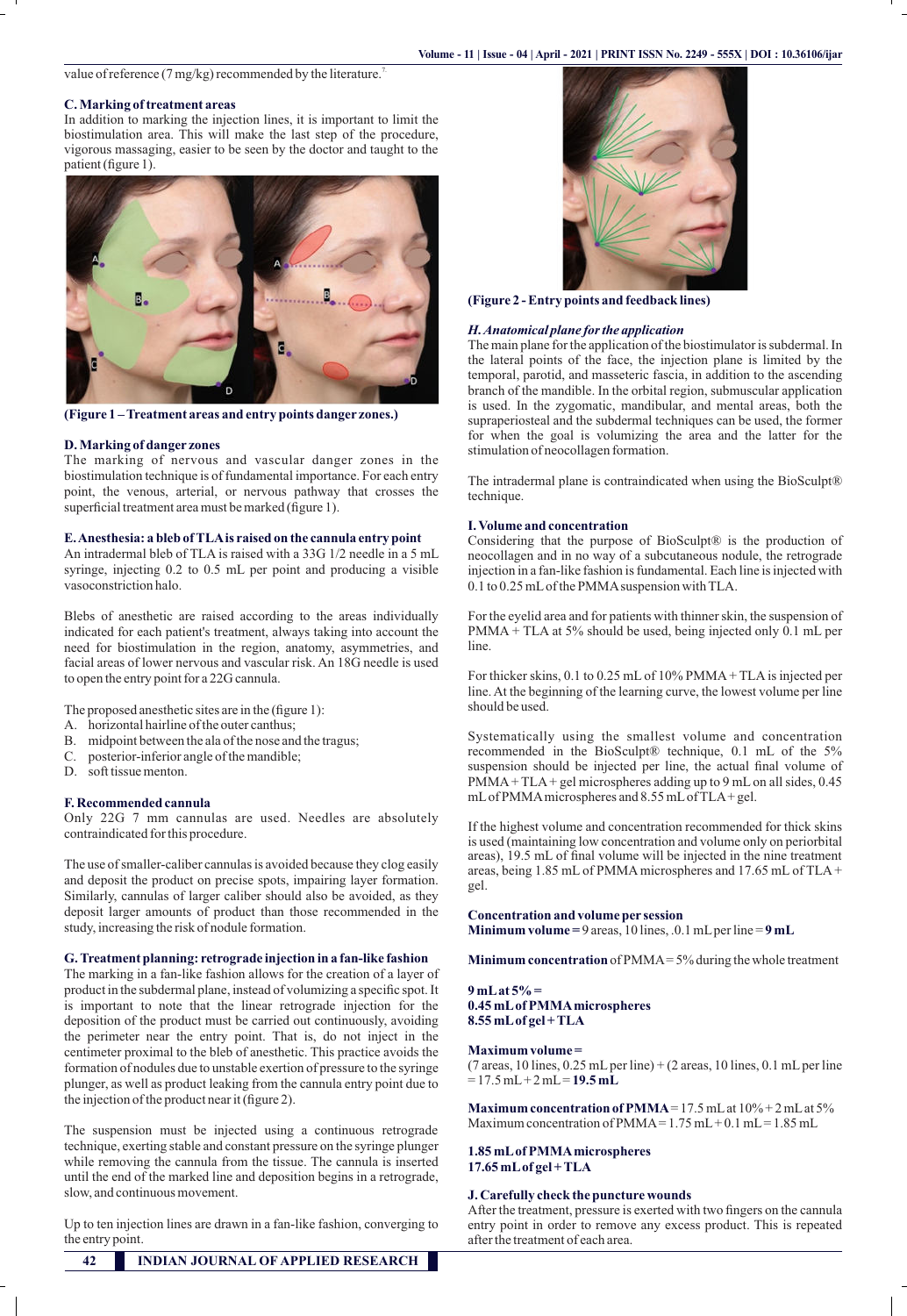At the end of the procedure and after the final massage, the search for excess product in the entry points is repeated so any excess of product can be removed.

#### **K. Massage vigorously**

This is the stage in which the product is homogeneously distributed in the subcutaneous plane. It is a step that must be strictly respected since it prevents future complications such as product accumulation and, consequently, localized neocollagenesis.

The massage must be performed by the doctor responsible for the treatment and aims to distribute evenly the suspension deposited in the injection lines.

The nine treated areas were vigorously massaged for ten minutes (timed).

## **L. Post-procedure care**

Post-procedure care is related to what must be done by the patient for the five days following the procedure.

Sanitize the face and hands with liquid soap immediately before massaging, five times a day.

Massage with continuous pressure, in an outwards direction for five minutes a day for five days.

#### **M. Additional sessions**

For patients with mild facial laxity, for instance, those at approximately 40 years of age, three sessions are recommended. In the case of more advanced intrinsic and extrinsic skin aging or high weight loss, the number of sessions is estimated by the doctor responsible for the treatment, which can reach and even exceed twice the recommended amount for mild laxity.

A 45-day-interval between BioSculpt® sessions is recommended. This period prevents the injection of excessive volume of the product and allows for the stimulus to be evaluated considering the physiological cycle of collagen production. Time is needed so the first tightening effects and results of the technique can be seen.

## **RESULTS**



**(Figure 3. 54-year-old female, 90 days after the first BioSculpt® session.)**





**(Figure 4. 66-year-old female, 90 days after the second BioSculpt® session.)**



**(Figure 5. 70-year-old female, 90 days after the third BioSculpt® session.)**

The purpose of the biostimulation is to restructure the septa of the subcutaneous cellular tissue, to tighten loose ligaments and septa, to restore density of facial dermis with new collagen fibers, and to increase tissue nutrition through neoangiogenesis. Changes in the radiance and hydration of the epidermis are seen in figures  $\overline{3}$ , 4, and 5. As the tension vectors of the technique draw the suspending effect, the superior-lateral traction resulting from the biostimulation with PMMA can be seen. In figure 3, the lifting effect on the jowl, mandibular body, and lateral labial-mantel wrinkle is remarkable. In figure 4, in addition to the hydrated aspect of the skin, there is a good improvement in fine wrinkles and facial restructuring of the region submitted to two treatment sessions with a 45-day interval between them. Finally, in figure 5, marked improvement of fine and medium-depth wrinkles can be seen, as well as a facelift effect of the upper portion of the face outwards, with a slight increase in preauricular and mandibular body region volume.

## **DISCUSSION**

Collagen biostimulation for the treatment of skin laxity has gained notoriety among dermatological procedures. Its local action restores tissues which, by intrinsic and extrinsic skin aging, have lost structure and sagged due to gravity.

Biostimulators such as poly-L-lactic acid, calcium hydroxyapatite, and polycaprolactone are synthetic polymers which undergo degradation and are reabsorbed after 18 to 48 months. Within this period, they stimulate neocollagenesis by chemical and physical means. Although its influence on neocollagenesis is supported by the literature, data on the efficacy and safety of the degradation byproducts of these biostimulators are still lacking.

PMMA has been studied in the medical scientific literature for more than 70 years. Similar to other biostimulators, it is a synthetic, nonallergenic, biocompatible polymer; however, different from other products, it is non-absorbable, being inert in biological tissue. After injection into the tissue, it has a low inflammatory response with the initial recruitment of neutrophils and macrophages. This prosthesislike physical response leads to the release of cytokines by adipocytes, with activation of fibroblasts and myofibroblasts from the seventh day

 **INDIAN JOURNAL OF APPLIED RESEARCH 43**